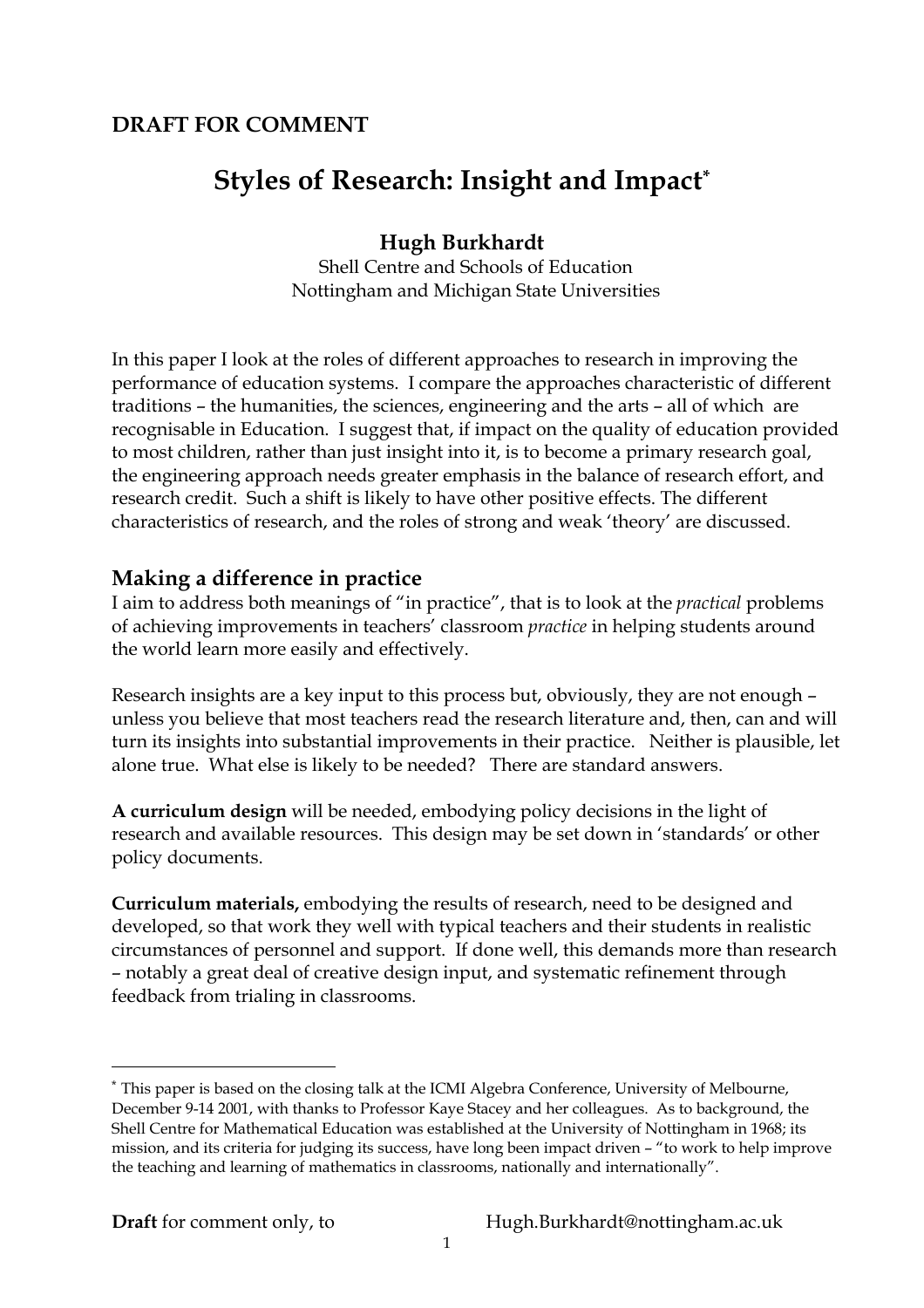**Professional development support** will be needed, because the range of classroom strategies and skills required for this kind of teaching is much broader than for traditional 'teacher-centred' mathematics teaching. This too may need design and systematic development of materials to support the leaders of these activities.

**Pressure** will surely be needed to encourage all those who need to change to do so. They are all busy people with well-grooved professional practice; few will make the effort that such changes demand without compelling reasons. Pressure is less expensive to provide than the various kinds of support just outlined, and thus attractive to politicians and the public, particularly when labelled "accountability". It follows that the assessment used must be well-aligned with the curriculum goals; otherwise, many teachers will only teach the aspects that are assessed.

*Who is responsible in each education system for developing these elements? What might be done to help them? How far has the research community made its full potential contribution? What else may be needed?* 

# **Different styles of research**

In education, the question "What is research?" has long raised controversy, even "paradigm wars". I want to take a broader view, looking across fields at the different meanings and traditions and asking how each can contribute to making a practical difference in Education. I shall focus particularly on the learning of mathematics and science, but some lessons are more general. Any such review will see that strength in research requires a variety of approaches, tailored to the problems in hand.

I will start from the definition of research used in the UK Research Assessment Exercise (RAE), in which all UK university departments were rated during 2001 on their work over the previous five years.

" **'Research' for the purposes of the RAE** is to be understood as original investigation undertaken in order to gain knowledge and understanding. It includes work of direct relevance to the needs of commerce and industry, as well as to the public and voluntary sectors; scholarship; the invention and generation of ideas and, images, performances and artifacts including design, where these lead to new or substantially improved insights; and the use of existing knowledge in experimental development to produce new or substantially improved materials, devices, products and processes, including design and construction."

The breadth of this definition may surprise people. It arises from taking seriously four different traditions, characteristic respectively of the:

**Humanities, Sciences, Engineering, and the Arts** 

If you look for a fundamental measure of quality in research across all these fields, it seems difficult to go beyond: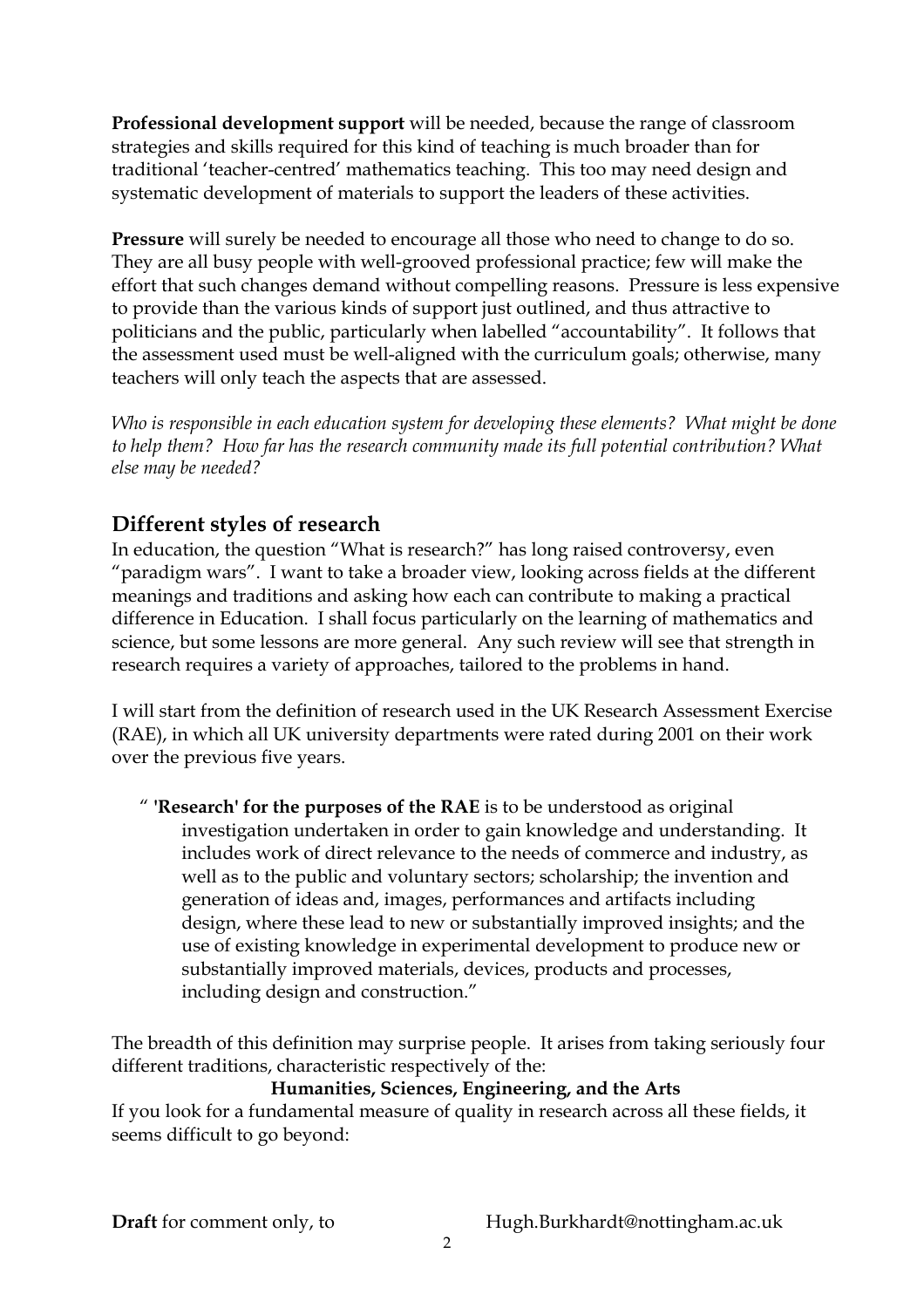#### **Impressing key people in your field**

The balance of qualities which achieve this varies. What balance would be most beneficial for Education, and how far does it differ from current work and criteria of quality? I believe that all of these traditions have important contributions to make in Education, but that currently the balance of effort and of 'academic credit' is far from optimal. Let us look at each in turn, the nature of the activity and the forms of output, and their potential impact on students' learning in typical classrooms.

## **The 'humanities' approach**

This is the oldest research tradition. From the RAE definition it is *"original investigation undertaken in order to gain knowledge and understanding; scholarship; the invention and generation of ideas..... where these lead to new or substantially improved insights"* Note that there is no tradition of empirical testing of the assertions made; critical appraisal, covering plausibility, internal consistency and fit to prevailing wisdoms, provides the test. The key product is **critical commentary**.

 There is a lot of this in education (including this paper!). It is still the most popular and influential tradition, partly because of the general belief that anyone can play, "expert" or not. The ideas and analysis, based on authors' reflections on their experience, are often valuable. Without the requirement of further empirical testing, a great deal of ground can be covered. However, since so many plausible ideas in education have not in practice led to improved large-scale outcomes, the lack of empirical support is a weakness. How should you distinguish reliable comment from plausible speculation? This has led to a search for "evidence-based education" and the emerging dominance in the research community of the 'science approach'.

#### **The 'science' approach**

This approach to research is focussed on the development of better *insight*, of improved understanding of "how the world works", through the analysis of phenomena, the building of models which explain them, and the empirical testing of those models. In the RAE definition, it is *"original investigation undertaken in order to gain knowledge and understanding; scholarship; the invention and generation of ideas..... where these lead to new or substantially improved insights"*. Note that this is the same wording as for the humanities approach, but with a further essential requirement for empirical testing of the assertions made, which are now called hypotheses or models. The key products are:

#### **assertions evidence-based arguments in support** (including evidence) **evidence-based responses to key questions** on the methods used where the evidence is expected to be empirical. The common products are:

 research journal papers books conference talks

This approach is now predominant in the research in science and mathematics education. Such research provides insights, identifies problems, and suggests possibilities. However, it does not itself generate practical solutions, even on a small scale; for that, it needs to be linked to the 'engineering' approach.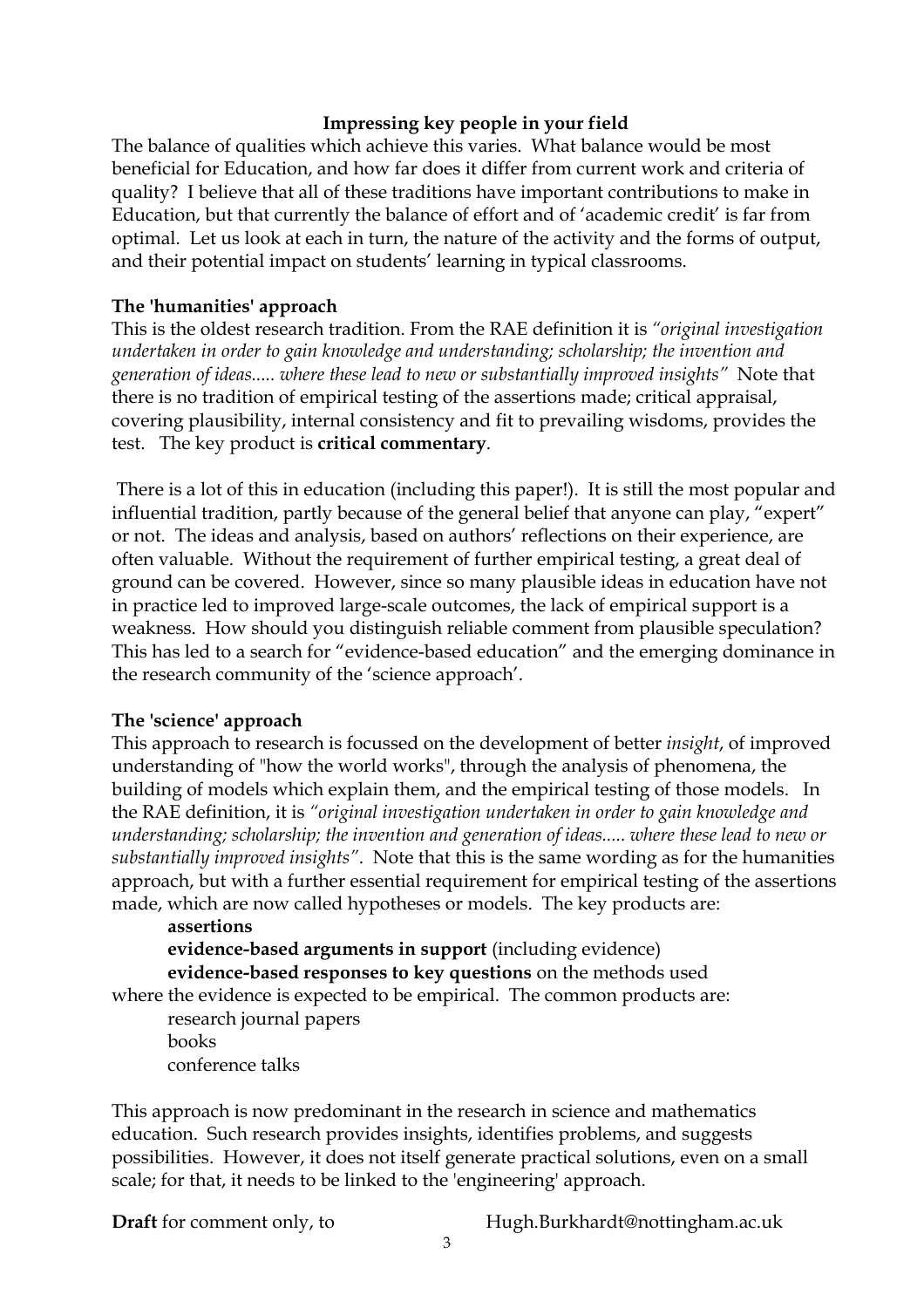## **The 'engineering' approach**

This is directly concerned with practical *impact*, not just understanding how the world works but helping it "to work better", by systematically developing high-quality solutions to recognised practical problems. It builds on science insights, insofar as they are available, but goes beyond them. In the RAE definition is it is *"the invention and generation of ideas.... and the use of existing knowledge in experimental development to produce new or substantially improved materials, devices, products and processes, including design and construction"*. Again there is an essential requirement for empirical testing of the products and processes, both formatively in the development process and in evaluation. The importance of science-based insights varies from field to field, depending how far the 'theory' is an adequate basis for design. I'll come back to this. The key products are:

**tools and/or processes** that work well for their intended uses and users **evidence-based evaluation and justification responses** to evaluation questions

When it includes these elements, development *is* research. However, in the academic community in Education it is often undervalued – in some places only 'insight' research in the science tradition is regarded as true research currency.

Of course, definitions are man-made – social constructs that are partly arbitrary. However, the effects of lowering the status of 'educational engineering' include:

- lower standards of materials and processes, since the imaginative design and rigorous development that good engineering demands are not widely demanded;
- lower practical impact of important results of insight-focussed research, since designers feel less need to know or use the background research;
- pressure on good practitioners in universities to produce insight research papers rather than use engineering research methods to systematically improve their practice, both in its effectiveness and transferability to others.

All this leaves a hiatus between insight research and improved classroom practice which is, to say the least, unfortunate. Society's priorities for education are mainly practical – that young people should learn as effectively as possible. The perceived failures of educational research to deliver the goods in practical terms is reflected in the low levels of support for it. If politicians have a problem to solve, is their first move to call a good researcher? Not often.

This status pattern, where the pure is valued far more than the applied, is common across fields, but it is not general at any level of research. For example, the two people who have won *two* Nobel Prizes in the same field are:

- John Bardeen , the physicist, for the *transistor*, and for the *theory of superconductivity*
- Fred Sanger, the biologist, for the *3D structure of haemoglobin* (a first in this application of X-ray crystallography) and for *the procedure for sequencing DNA.*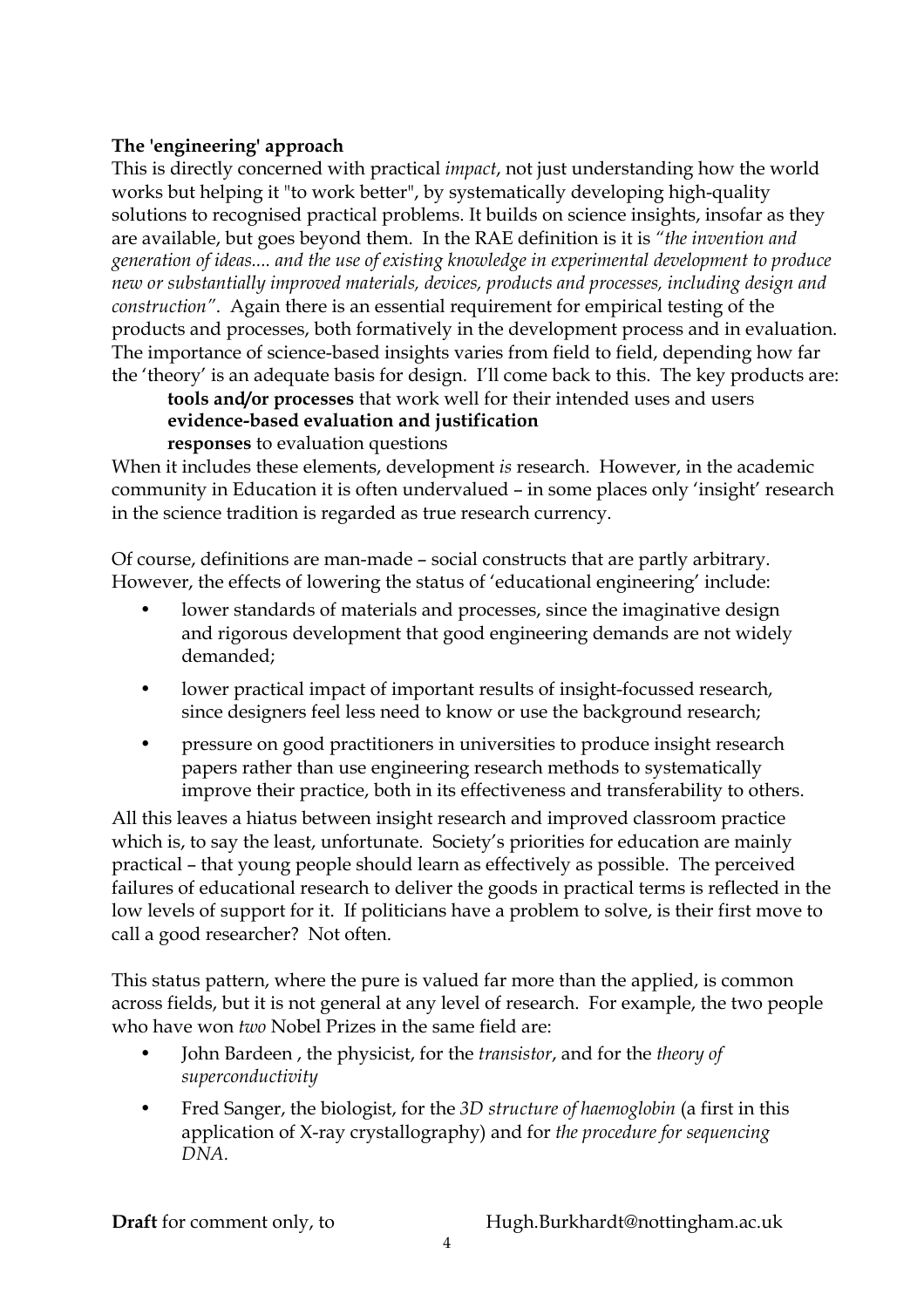At least two of these are engineering in approach, being "the use of existing knowledge in experimental development to produce new or substantially improved materials, devices, products and processes, including design and construction". With examples like these, education need not fear for its respectability in giving equal status to engineering research. There is also a key difference in education as a field: there is currently no industry with high standards of research-based development that takes forward prototypes developed in universities, turning them into finished products. Thus there is a greater need, and responsibility, for the academic community to do this kind of work.

When built on good 'science', good 'engineering' enables us to draw much more definite conclusions about the outcomes. This has been clear in the widely recognised contributions to field from centres, for example the Freudenthal Institute, where the work has been taken beyond the small-scale study to implementation and evaluation in general school and classroom practice.

## **The 'arts' approach**

The approach in the fine and commercial arts may be seen as related to the 'humanities' approach rather as 'engineering' is to 'science'. In the RAE definition is it is *"the invention and generation of ideas and, images, performances and artifacts including design, where these lead to new or substantially improved insights"*. I will say little about this because, though it enriches education and could do more, it is not central to my strategic concern here, which is primarily concerned with translating insights into practical impact in classrooms and school systems.

Before going into a few aspects of the argument in a bit more detail, let me stress that this paper is not a plea for the abandonment of insight-focussed 'science' research in education – it is essential, but not enough. Rather, it is an argument about balance – that there should be much more impact-focussed 'engineering' research and that it should receive comparable recognition and reward. *The different styles can and should be complementary and mutually supportive.* 

# **Research quality: Schoenfeld's framework**

In a recent paper Alan Schoenfeld has suggested three dimensions for classifying research outputs:

**Generalizability;** To how wide a set of circumstances is the statement claimed to apply?

**Trustworthiness:** How well substantiated are the claims?

## **Importance**: How much should we care?

Typically, any given paper contains assertions in different parts of this 3D space of virtues. The above discussion suggests that for *Importance*, a key variable, we could usefully distinguish '*Insight'* from practical '*Impact'*.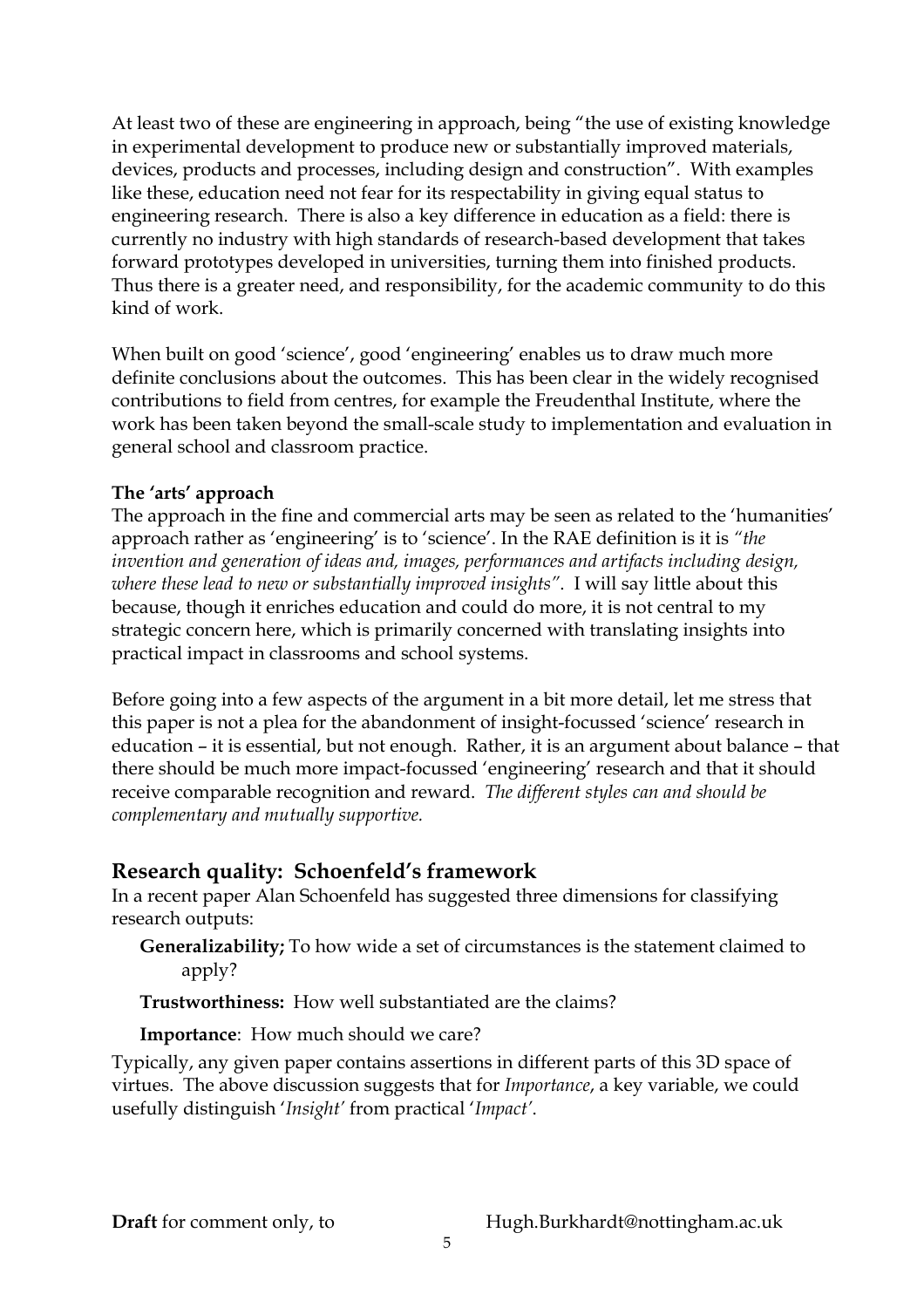Now I want to focus on the other two variables, G and T, say. A typical research study looks carefully at a particular situation, often a specific treatment and student responses to it. The results are high on T, low on G – the zone A on the graph below.



The conclusions section of the paper then goes on to suggest 'implications' of the study, which are often more and more wide ranging with less and less evidence to support the generalisations. These, increasingly speculative (or perhaps, experientially-basedin the humanities tradition), are illustrated as X, Y and Z.

Only large scale studies, or metanalysis, can avoid this problem. An example from the work of Alan Bell, Malcolm Swan and the Shell Centre team on 'Diagnostic Teaching' illustrates this well. (The approach is based on: leading students whose conceptual understanding is not yet robust into making errors; then getting them to understand them; and to debug their concepts and procedures through discussion) The early work showed comparable learning gains through the teaching period (pre- to post-test) but without the fall-away over the following 6-months that the comparison, a standard 'positive only' teaching approach, showed. The first study was for *one mathematics topic,*  with the detailed treatment designed by *one designer*, taught by *one teacher* to *one class.*  Only five years later, when the effect was shown to be stable across many topics, designers, teachers and classes could one begin to make reasonably trustworthy general statements about 'diagnostic teaching' as an approach. Even then, there remain further T2-type questions (see table below) about its accessibility to typical teachers in realistic circumstances of support, essentially: "Will ordinary teachers handle it well enough?".

The general point is that much research is really about treatments, not about the principles the authors claim to study; to probe the latter one must investigate the stability of the claims across a range of variables (student, teacher, designer and topic in this case). Typically, **this needs time and teams** beyond the scale of an individual PhD or research grant. Other subjects arrange this; if it were more common in education, the research could have high G *and* T and, if the importance were enough, be worth taking more seriously.

My final point on research styles returns briefly to the overall challenge – establishing a sound research-based path from insights to large scale implementation through good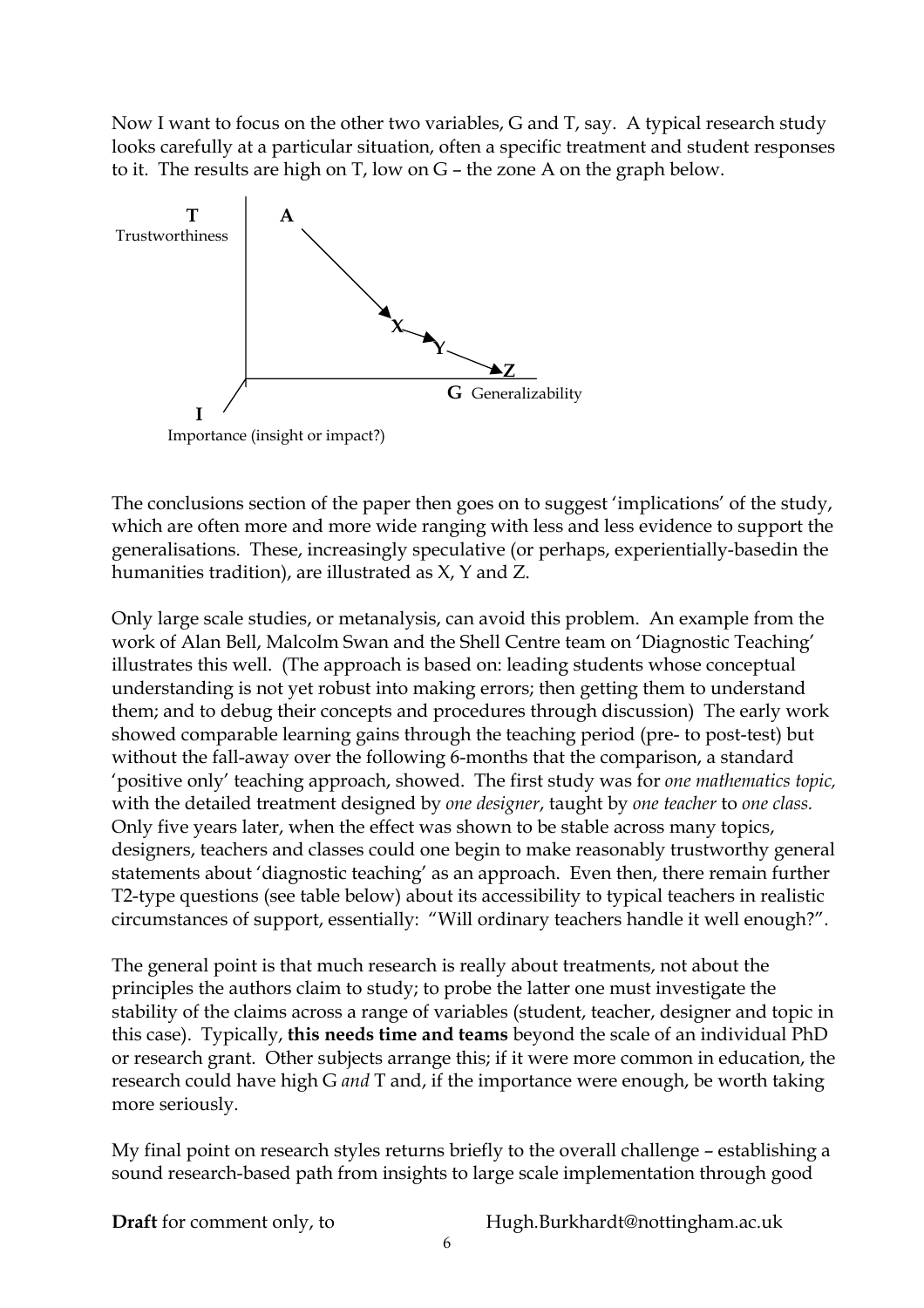engineering. This involves work on different scales, summarized in the table below. Note the different research foci, R, and development needs, D, in the third column.

|                |                | variables:  | eg:                              |
|----------------|----------------|-------------|----------------------------------|
| L              | Learning       | student     | R: concepts, skills, strategies, |
|                | <b>level</b>   | task        | metacognition, beliefs           |
|                |                |             | D: learning                      |
|                |                |             | situations, probes,              |
|                |                |             | data capture                     |
|                |                |             |                                  |
| $T_1$          | Teaching       | instruction | R: teaching tactics + strategies |
|                | <b>level</b>   | student     | D: classroom materials for some  |
|                |                | task        | teachers                         |
|                |                |             |                                  |
| T <sub>2</sub> | <b>Teacher</b> | teacher     | R: performance of representative |
|                | <b>level</b>   | instruction | teachers with realistic support  |
|                |                | student     | D: classroom materials for most  |
|                |                | task        | teachers                         |
|                |                |             |                                  |
| $\mathsf{C}$   | System         | system      | R: system change                 |
|                | level          | school      | D: 'Tools for Change'            |
|                |                | teacher     | ie materials for:                |
|                |                | instruction | · classrooms                     |
|                |                | student     | • assessment                     |
|                |                | task        | • professional<br>development    |
|                |                | etc         | • persuasion                     |
|                |                |             | • feedback - all aspects         |
|                |                |             |                                  |

## **Four Levels of R&D**

Note the crucial difference between  $T_1$  level, which is about teaching possibilities, usually explored by a member of the research team, and  $T_2$ , which is about what can be achieved in practice by typical teachers with available levels of support. Currently, nearly all research is at L and  $T_1$  levels. A better balance across the levels is needed, if research and practice are to benefit from each other as they could.

## **T2 and C -level research needs larger research teams and longer time-scales, in harmony with the need to combine importance, generality and trustworthiness.**

# **The status and roles of "theory"**

Finally, some related comments on "theory", which is seen as the key mark of quality in educational research. I am strongly in favour of theory. (Indeed, in my other life, I am a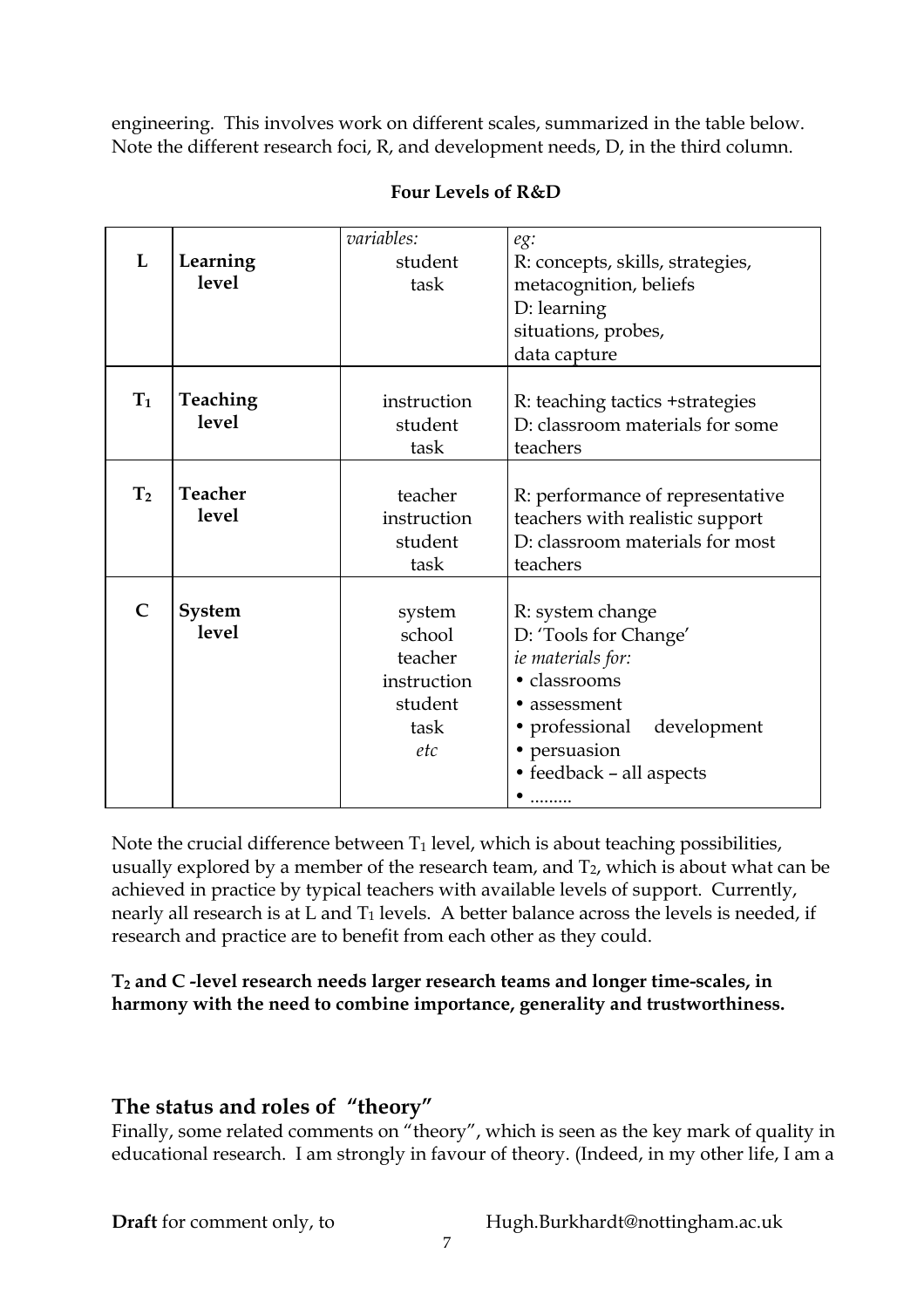theoretical physicist) However, in assessing its role, it is crucial to be clear as to how strong the theory is. From a practical point of view, the key question is: **How far is this theory an adequate basis for design?** 

Again it useful to look across fields. In Aeronautical Engineering. for example, the theory is strong; those who know the theory can design an aeroplane at a computer, build it, and it will fly, and fly efficiently. (They still flight test it extensively and exhaustively) In Medicine, theory is moderately weak, but getting stronger. Despite all that is known about physiology and pharmacology, much development is not theorydriven. The development of new drugs, for example, is still mainly done by testing the effects of very large numbers of naturally occurring substances; they are chosen intelligently, based on analogy with known drugs, but the effects are not predictable and the search is wide. However, as fundamental work on DNA has advanced, and with it the theoretical understanding of biological processes, designer drugs with much more theoretical input have begun to be developed. This process will continue – indeed there is now work, for example, on cancer drugs tailored to individual tumours.

Education is a long way behind medicine (100 years?), let alone engineering (350 years?), in the range and reliability of its theories. By overestimating their strength damage has been done to children, for example by designing curricula based largely on behaviourist theories. The current dominance of constructivism is similarly inadequate, though less dangerous (because its incompleteness is more obvious, since it seems impossible to design a curriculum built only from constructivist principles and a list of skills) It is not that behaviourism or constructivism are wrong; indeed, they are both right in their core ideas but they are incomplete and an inadequate basis for design. Physicists would call them 'effects'. The harm comes from overestimating their power.

Let me illustrate this with an example from meteorology. "Air flows from regions of high pressure to regions of low pressure" sounds and is good physics. It implies that air will come out of a popped balloon or a pump. It also implies *the effect that winds should blow perpendicular to the isobars*, the contour lines of pressure on a weather map, just as water flows downhill, perpendicular to the contour lines of a slope. However, a look at a good weather map shows that, in England, *the winds are closer to parallel to the isobars*. That is because *there is another effect*, the Coriolis Effect. It is due to the rotation of the earth which 'twists' the winds in a subtle way, clockwise around low pressure regions. (Like water down the plughole, they go round the other way in the Southern Hemisphere) In education there are many such effects operating. We have identified some of them (behaviourism and constructivism are two) but, as in economics, it is impossible to predict just how they will balance out in a given situation. Thus *design skill and empirical development are essential*, with *theoretical input providing useful heuristic guidance*. The essential point is that **the design details matter** – they have important effects on outcomes and are not determined by theory.

Empirical development is essential, usually *through several cycles* ("Fail Fast, Fail Often"), in *realistic circumstances*, mostly with *small samples* with *rich, detailed feedback* through observation and analysis . But such **care** is not enough; quality also needs **flair –**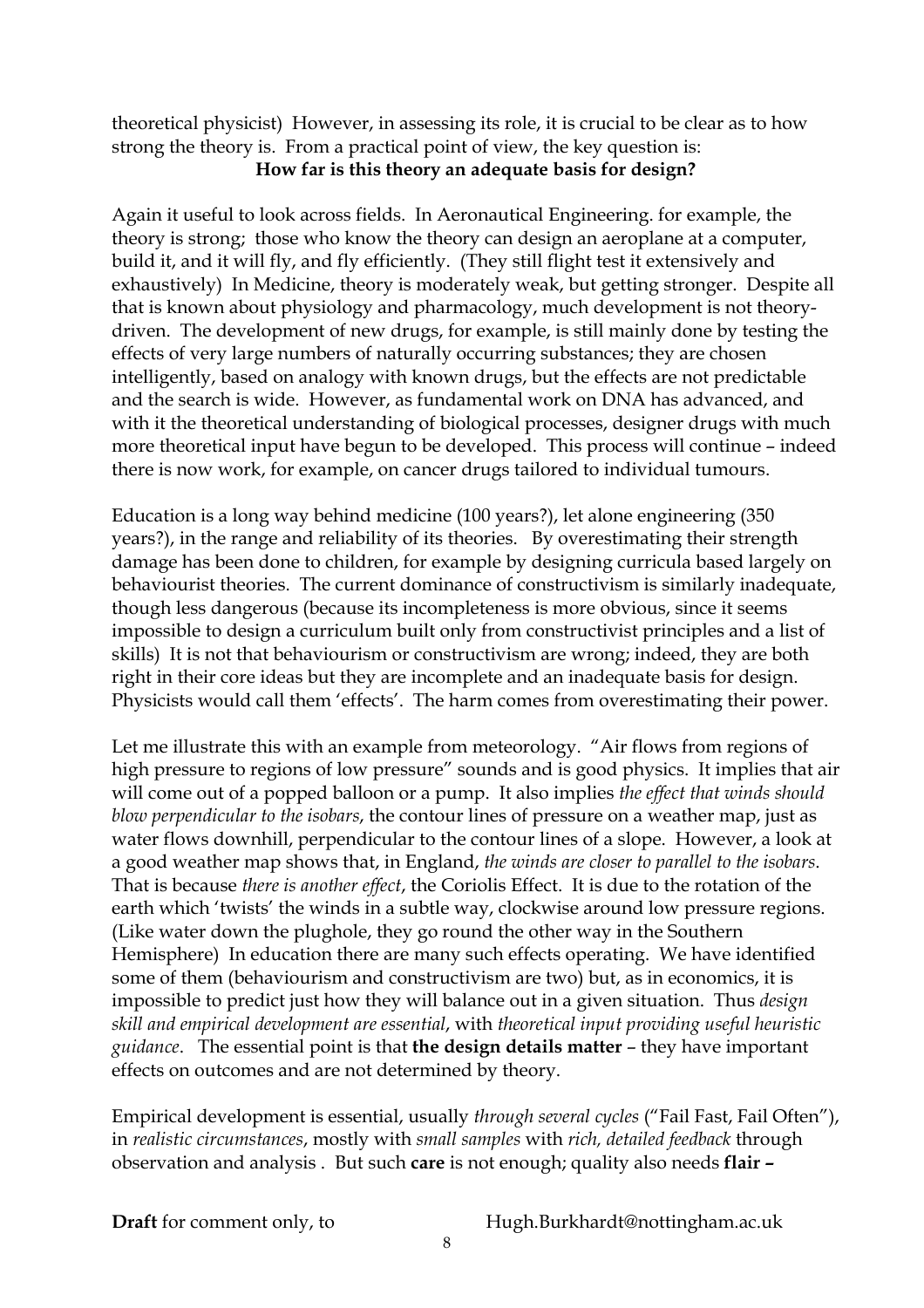outstanding design skill, which is rare and develops slowly. This is an **engineering research approach** to educational design. If effective implementation of the research presented at this conference is to happen, this approach will be needed, across the levels L to C.

A final comment. Good theories come in all scales of generality and range. Aeronautical Engineering uses Newton's Laws of Motion, a *general theory* which works well at all scales between the molecule (where Quantum Mechanics is needed) and the galaxy (where General relativity influences the behaviour significantly). It also uses *phenomenological theory*, such as the elastic properties of aluminium alloys – this provides essential *reliable input to design of limited but known range*.

There are two points here. First, theory in education of the latter type<sup>1</sup> is less sexy than general theory but currently more valuable in guiding design (and easier to establish). Fortunately, in recent years there has been a growing emphasis on research that produces such contributions though the desirable combination of range and trrustworthiness constraints of time, resources and research tradition. (It is probably no accident that much of this useful theory has come in work on computer-supported learning, where the higher development costs make these constraints less onerous)

# **Testing the above**

This paper, as promised, is firmly in the humanities tradition. It is a set of critical comments and suggestions – assertions, based on experience and with some supportive examples. What kind of evidence will be needed to test these assertions, to answer some of the anticipated questions, and thus increasingly to justify a claim that it offers good engineering principles. There is space here for a few brief illustrations. Some things need, and justify, a lot of work; for others it is fairly simple and brutal, eg:.

**How important is "good engineering"?** For example: take some teaching materials, as used in a few exploratory insight research studies; give them to some typical teachers, who agree to use them for a short period with a regular class; observe the class and the student work; listen to the protests of the authors that these materials are not yet ready for that; point proven, or not.

**How far do the details matters?** This is a central question that is more interesting to explore. It seems worth doing so at different grain sizes, for example:

*For a lesson*, take an outstanding introductory lesson on a topic, and compare with variants, eg:; make a precis of its content and give it to three designers of varying experience (including the original author, who is asked to design a basic-if-boring lesson) Develop each draft version in classrooms. Compare in detail the student responses to the four developed versions, and the three

 $\overline{a}$ 

<sup>&</sup>lt;sup>1</sup> A small example: We showed that classroom situations that move students into 'teacher roles' (Manager, Explainer, Task-setter) led naturally to their exhibiting and developing higher-level problem solving and metacognitive skills. This small piece of phenomenological theory has proved an invaluable heuristic in guiding design. (We did not establish trustworthy boundaries for this assertion, beyond the actual study – an important weakness)